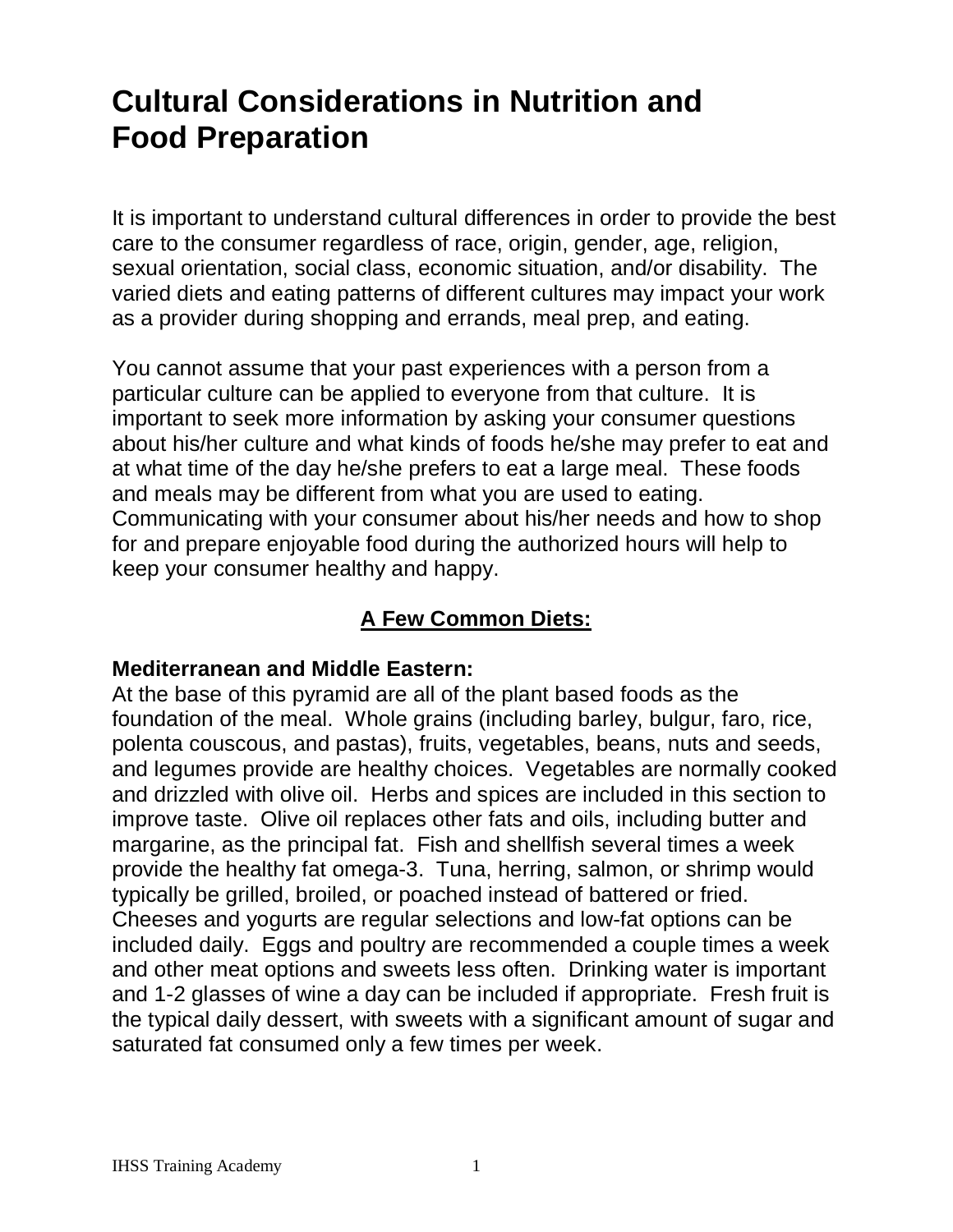|                                               | <b>Mediterranean Foods</b>                                                                                                                                                                                                                                                                                                                                                                                                             |
|-----------------------------------------------|----------------------------------------------------------------------------------------------------------------------------------------------------------------------------------------------------------------------------------------------------------------------------------------------------------------------------------------------------------------------------------------------------------------------------------------|
| <b>Grains</b>                                 | barley, buckwheat, bulgur, farro, millet, oats,<br>polenta, rice, wheatberries, breads (pita),<br>couscous, pastas                                                                                                                                                                                                                                                                                                                     |
| <b>Vegetables</b>                             | artichokes, arugula, beets, broccoli, brussel<br>sprouts, cabbage, carrots, celery, celeriac,<br>chicory, collard greens, cucumbers, dandelion<br>greens, eggplant, fennel, kale, leeks, lemons,<br>lettuce, mache, mushrooms, mustard greens,<br>nettles, okra, onions (red, sweet, white), peas,<br>peppers, potatoes, pumpkin, purslane, radishes,<br>rutabaga, scallions, shallots, spinach, sweet<br>potatoes, turnips, zucchini. |
| <b>Fruits</b>                                 | apples, apricots, avocados, cherries, clementines,<br>dates, figs, grapefruits, grapes, melons,<br>nectarines, olives, oranges, peaches, pears,<br>pomegranates, strawberries, tangerines,<br>tomatoes.                                                                                                                                                                                                                                |
| Nuts, Seeds,<br>Legumes                       | almonds, cannellini beans, chickpeas, cashews,<br>fava beans, green beans, hazelnuts, kidney<br>beans, lentils, pine nuts, pistachios, sesame<br>seeds, split peas, tahini sauce, walnuts.                                                                                                                                                                                                                                             |
| <b>Herbs and Spices</b>                       | aleppo pepper, anise, basil, bay leaf, chiles,<br>cloves, cumin, fennel, garlic, lavender, marjoram,<br>mint, oregano, parsley, pepper, rosemary, sage,<br>savory, sumac, tarragon, thyme, zatar.                                                                                                                                                                                                                                      |
| <b>Fish &amp; Seafood</b>                     | abalone, clams, cockles, crab, eel, flounder,<br>lobster mackerel, mussels, octopus, oysters,<br>salmon, sardines, sea bass, shrimp, squid, tilapia,<br>tuna, whelk, yellowtail.                                                                                                                                                                                                                                                       |
| Poultry, Eggs,<br><b>Cheese, &amp; Yogurt</b> | brie, chevre, corvo, feta, haloumi, manchego,<br>Parmigiano-Reggiano, pecorino, ricotta, yogurt<br>(including Greek yogurt), eggs (chicken, quail,<br>duck), chicken, guinea fowl                                                                                                                                                                                                                                                      |
| <b>Meats and Sweets</b>                       | beef, duck, goat, lamb, mutton, pork, sweets<br>(baklava, sigara boregi, stuffed dates, yogurt with<br>fruit and honey)                                                                                                                                                                                                                                                                                                                |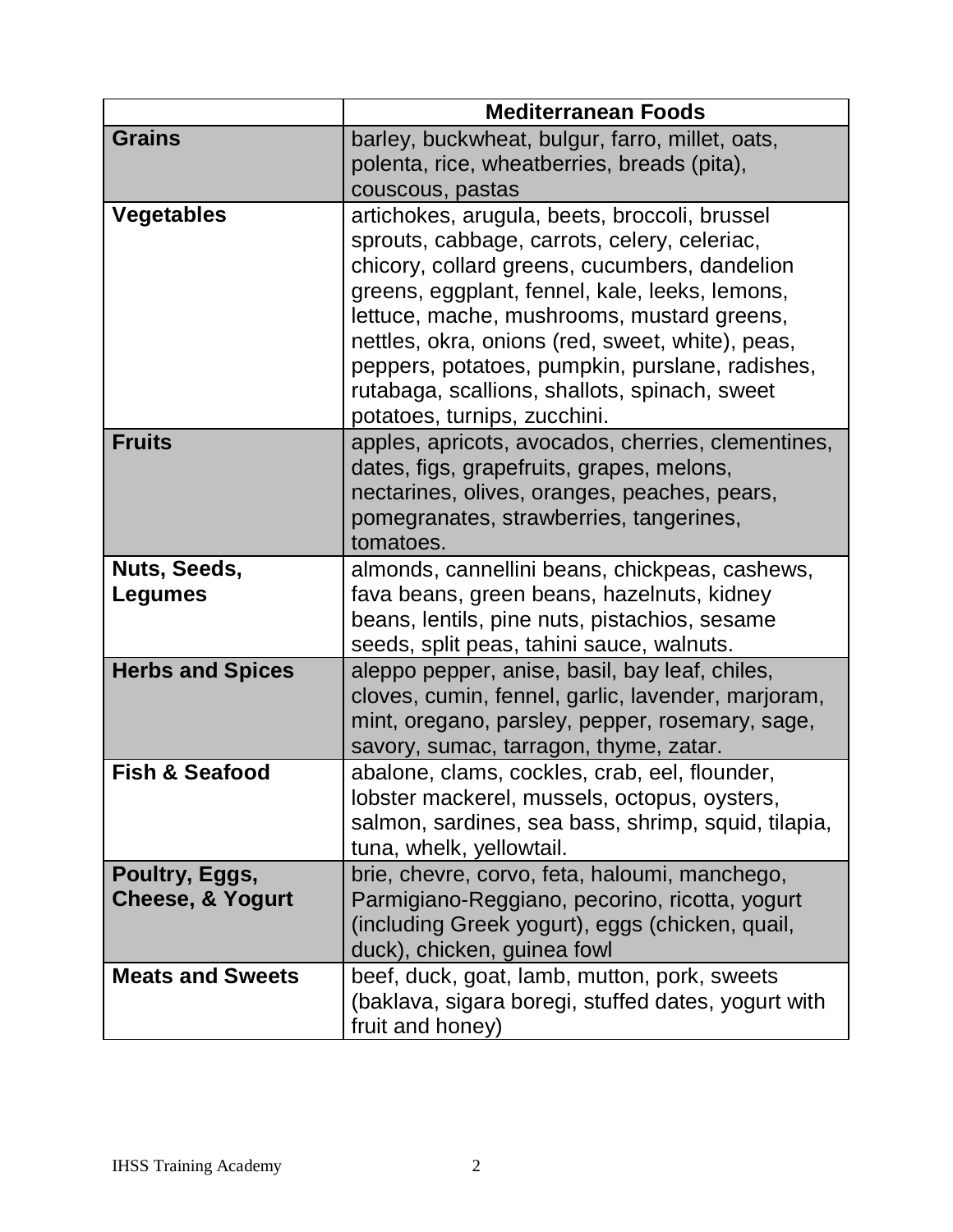#### **Mediterranean and Middle Eastern food pyramid:**



© 2009 Oldways Preservation and Exchange Trust

www.oldwayspt.org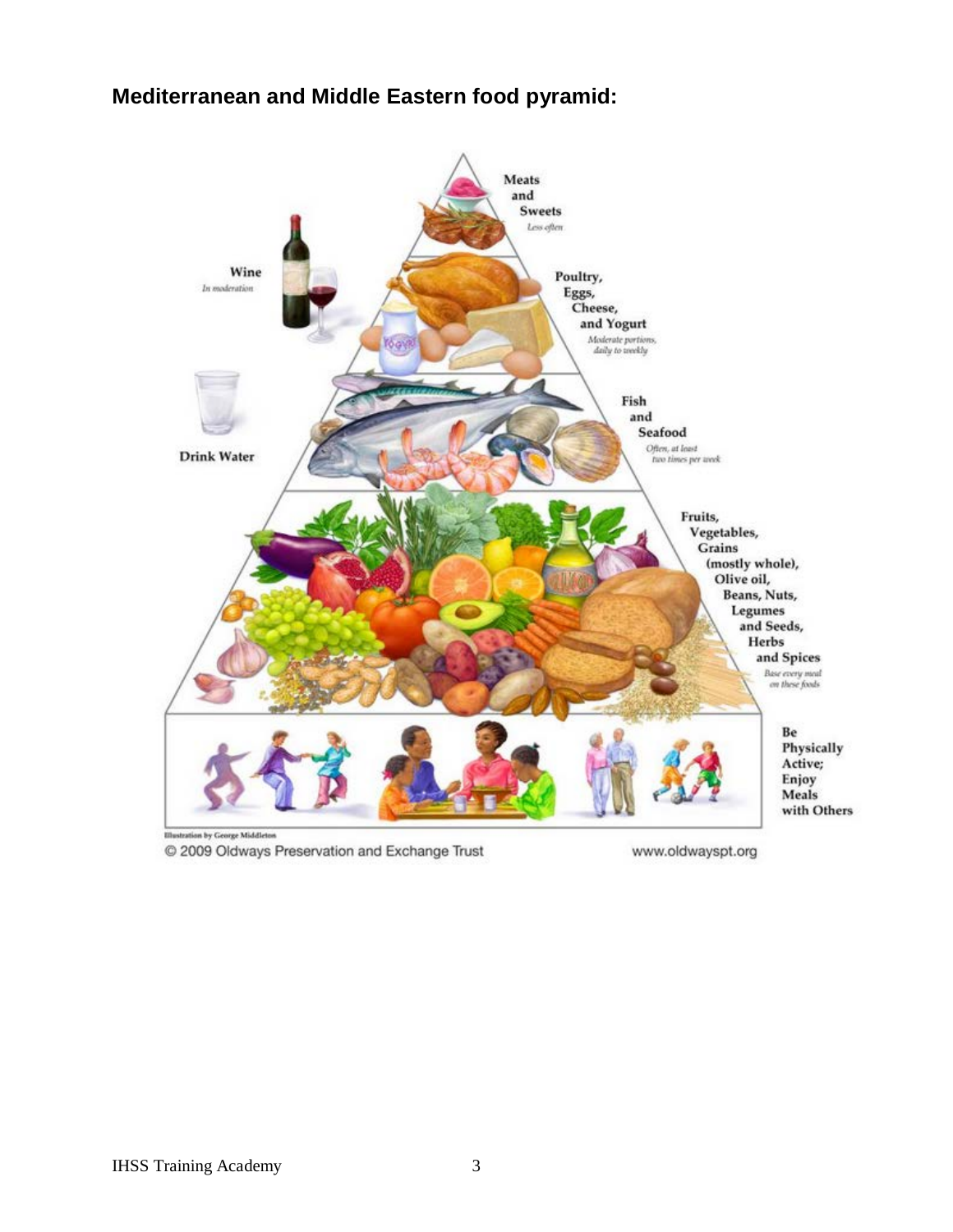# **Asian:**

Each Asian region has its own distinct cooking styles and flavors but share some common foods. Rice provides a basis for most Asian diets as do other grains such as noodles, millet, and corn. These along with fruits, vegetables, legumes, seeds, nuts, and vegetable oils make up most daily meal and snack selections. Diets overall are largely plant-based; animal sources of protein like fish and shellfish are common in areas with extensive coastlines, as is dairy in countries like India. Poultry, eggs, and sweets are more popular in some areas compared to others but are recommended for weekly consumption. Other meat sources, such as beef, are only consumed on an infrequent basis and are often combined with vegetables in dishes. Six to eight glasses of water or tea is recommended. Sake, wine, or beers are also included in Asian eating but moderation is recommended.

|                           | <b>Asian Foods</b>                                                                                                                                                                                                                                                                                                                 |
|---------------------------|------------------------------------------------------------------------------------------------------------------------------------------------------------------------------------------------------------------------------------------------------------------------------------------------------------------------------------|
| <b>Grains</b>             | barley, breads (dumplings, mantou, naan, and<br>roti), buckwheat, rice, millet, noodles (soba,<br>ramen, rice, udon)                                                                                                                                                                                                               |
| <b>Vegetables</b>         | bamboo shoots, bean sprouts, bitter melon, bok<br>choy, broccoli, cabbage, carrots, chiles, daikon,<br>eggplant, kumquats, leeks, lemons, lotus root,<br>kale, kombu, mushrooms, mustard greens,<br>peppers, pineapple, pumpkin, scallions, seaweed,<br>snow peas, spinach, sweet potatoes, taro root,<br>turnips, water chestnuts |
| <b>Fruits</b>             | apricots, bananas, cherries, coconut, dates,<br>dragon fruit, lychee, mandarins, mangoes, melon,<br>milk fruit, oranges, pears, tangerines                                                                                                                                                                                         |
| Nuts, Seeds,<br>Legumes   | almonds, beans (adzuki, edamame, mung),<br>cashews, hazelnuts, lentils, miso, peanuts,<br>sesame seeds, tofu                                                                                                                                                                                                                       |
| <b>Herbs and Spices</b>   | amchoor, basil (Thai), cardamom, chiles, clove,<br>coriander, curry leaves, garlic, ginger, ginseng,<br>kafir lime leaves, lemongrass masala, mint,<br>parsley, pepper, scallion, star anise, turmeric,<br>wasabi                                                                                                                  |
| <b>Fish &amp; Seafood</b> | abalone, clams, cockles, crab, eel, king fish,<br>mussels, octopus, oysters, roe, scallops, sea<br>bass, shrimp, squid, tuna, whelk, yellowtail                                                                                                                                                                                    |
| Poultry, Eggs,            | chicken, duck, eggs (chicken, duck, quail),                                                                                                                                                                                                                                                                                        |

IHSS Training Academy 4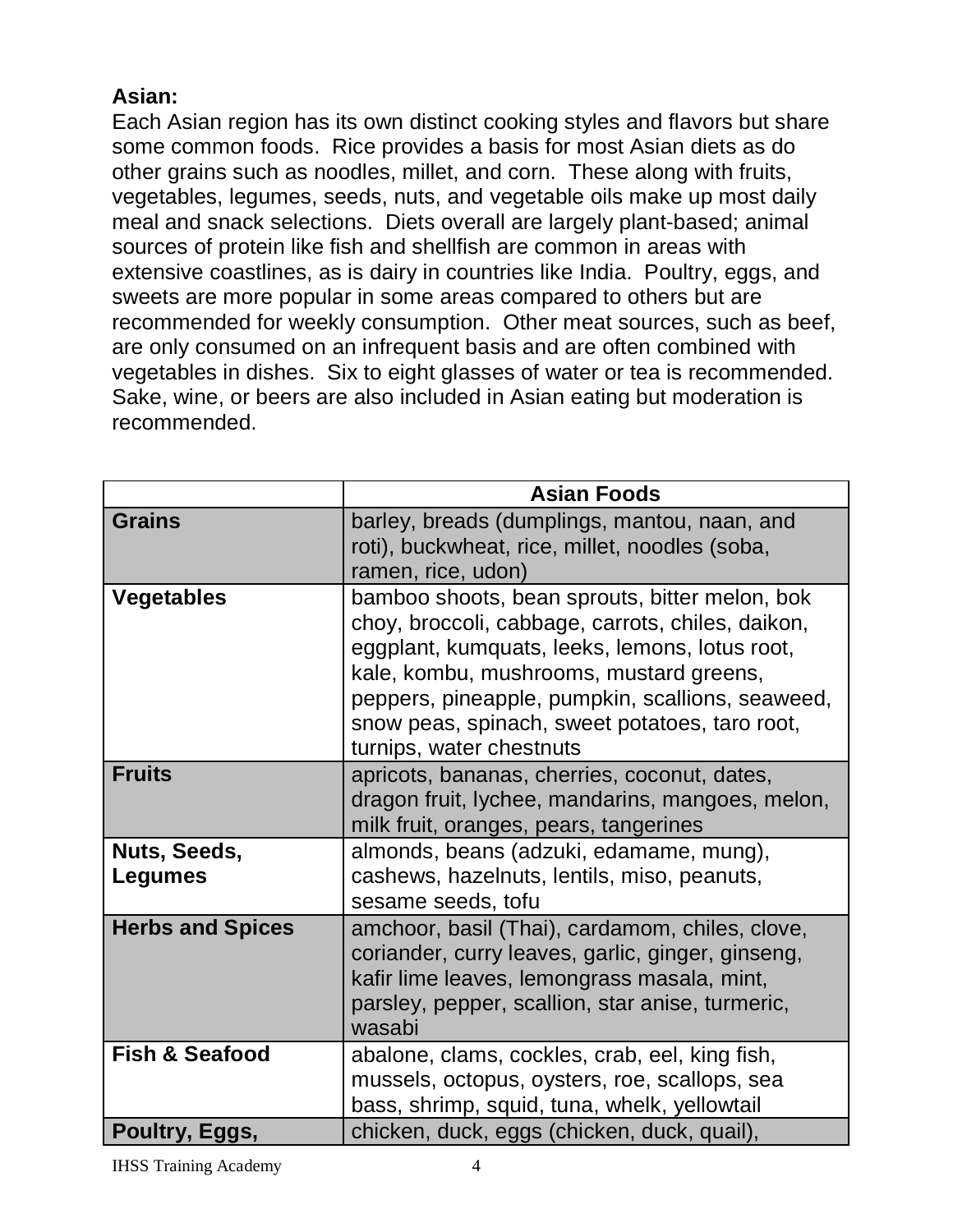| <b>Cheese, &amp; Yogurt</b> | cheeses and butter (ghee, paneer), yogurt (chaas,<br>lassi)                                                                                    |
|-----------------------------|------------------------------------------------------------------------------------------------------------------------------------------------|
| <b>Meats and Sweets</b>     | Pork, beef, lamb organs, sweets (Chinese<br>mooncakes, Indian rice pudding, Japanese<br>sugared sweet potatoes, Thai mango-coconut<br>pudding) |

### **Asian food pyramid:**

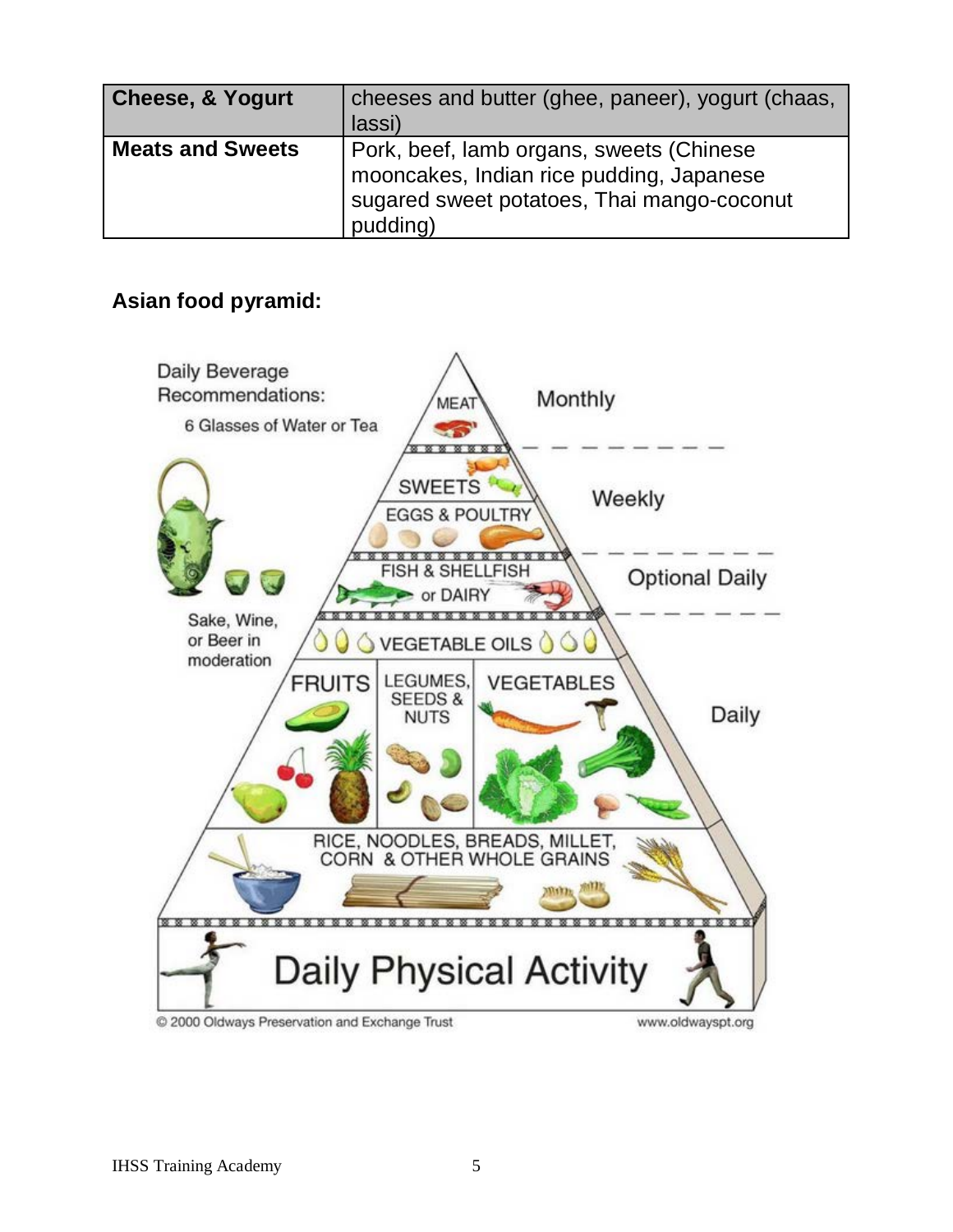# **Latino:**

Latinos, those who trace their ancestry to Cuba, Mexico, Puerto Rico, or Central and South America, are the fastest growing group in the United States. Plant based foods such as fruits, vegetables, whole grain corn, rice, beans, and nuts are recognized as the base of the diet. The Latin American diet includes fish, shellfish, plant oils, dairy, and poultry choices on a daily basis with other meats, eggs, and sweets only selected on a weekly basis. Water is also recommended and alcohol intake is recognized but encouraged only in moderation.

|                                               | <b>Latin Foods</b>                                                                                                                                                                                                                                                                                                                        |
|-----------------------------------------------|-------------------------------------------------------------------------------------------------------------------------------------------------------------------------------------------------------------------------------------------------------------------------------------------------------------------------------------------|
| <b>Grains</b>                                 | arepas, amaranth, breads, maize/corn, pasta,<br>quinoa, rice, tortillas                                                                                                                                                                                                                                                                   |
| <b>Vegetables</b>                             | Cabbage, carrots, cassava, chard, chayote, chiles,<br>eggplant, garlic, jicama, kale, lettuce, maize/corn,<br>nopales, peppers, potatoes, pumpkin, onion, okra,<br>spinach, yams, yucca, zucchini                                                                                                                                         |
| <b>Fruits</b>                                 | acai, agave, avocados, bananas, breadfruit,<br>cacoa, coconut, custard apples, grapefruit,<br>guanabana, guava, lemons, limes, mangoes,<br>melons, oranges, papayas, passion fruit,<br>pineapple, plantains, pomegranate, prickly pear,<br>pumpkin, quince, sapodilla, starfruit, sugarcane,<br>tamarind, tangerine, tomatoes, tomatillos |
| Nuts, Seeds,<br>Legumes                       | almonds, brazil nuts, beans (black, garbanzo,<br>kidney, pinto), cashews, peanuts, pine nuts,<br>pecans, pumpkin seeds (pepitas)                                                                                                                                                                                                          |
| <b>Herbs and Spices</b>                       | chiles (aji, cayenne, jalapeno, habanero, pasilla,<br>poblano, serrano), cilantro, cinnamon, epazote,<br>garlic, oregano, parsley                                                                                                                                                                                                         |
| <b>Fish &amp; Seafood</b>                     | abalone, clams, cod, conch, crab, crayfish,<br>mussels, octopus, sea bass, scallops, shrimp,<br>squid, whelk                                                                                                                                                                                                                              |
| Poultry, Eggs,<br><b>Cheese, &amp; Yogurt</b> | chicken, duck, geese, guinea fowl, squab, turkey,<br>eggs (chicken, quail, duck), cheeses (asadero,<br>cojita, minas, reggianito), yogurt, crema, milk                                                                                                                                                                                    |
| <b>Meats and Sweets</b>                       | beef, goat, lamb, pork, sweets (cakes, candy,<br>chocolate, cookies, flan)                                                                                                                                                                                                                                                                |